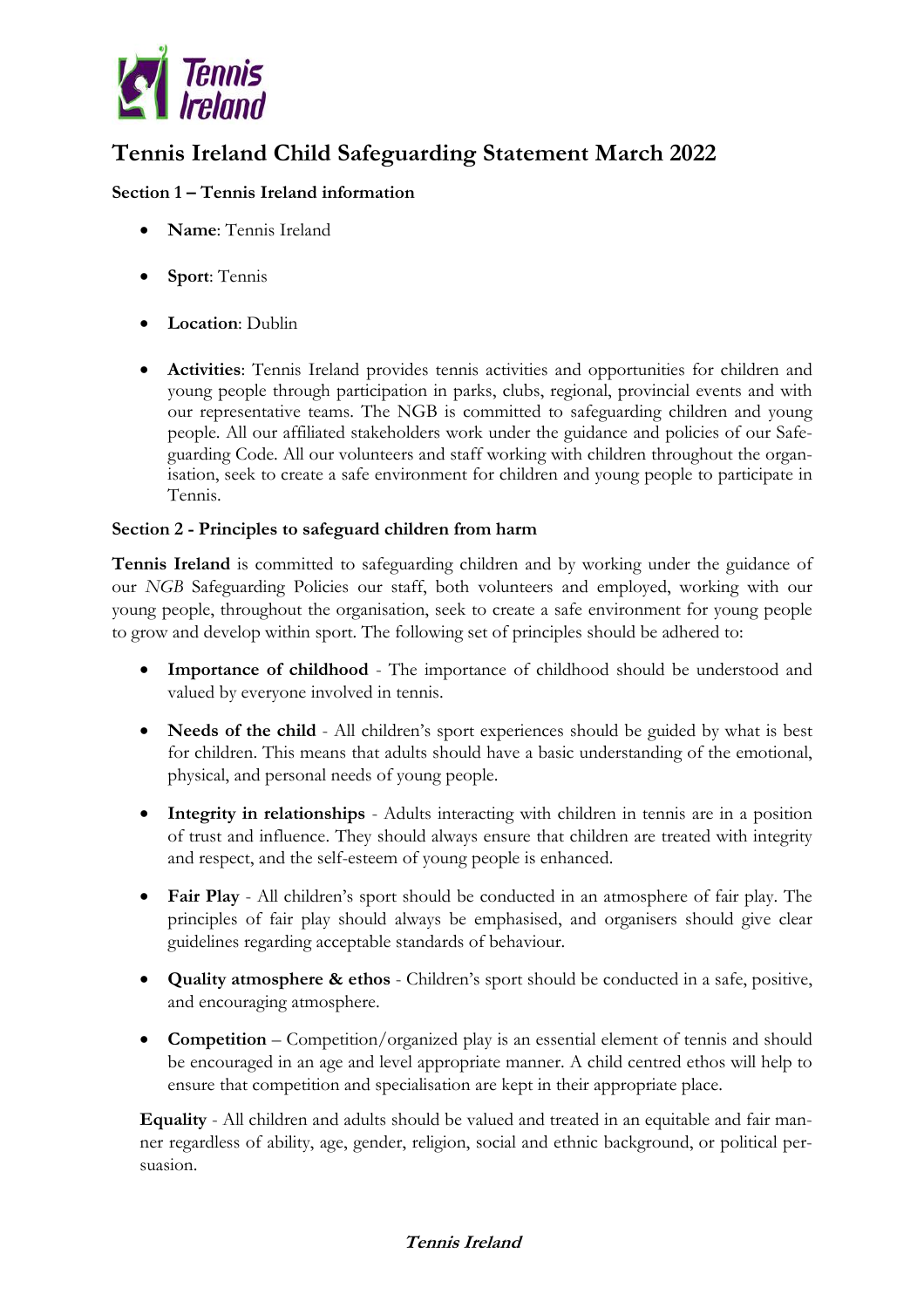#### **Section 3 - Risk Assessment**

This **Tennis Ireland** written Risk Assessment document indicates the areas of potential risk of harm, the likelihood of the risk occurring, and gives the required policy, guidance or process documents require to alleviate these risks.The list of risks identified and procedures to manage these risks are contained in the following categories:

| <b>Risk Identified</b> (Please note - Where a number is preceded by the<br>letter $A$ it refers to the relevant Appendix in the Manual or on our site) | Procedure in place to manage risk identified |
|--------------------------------------------------------------------------------------------------------------------------------------------------------|----------------------------------------------|
| <b>Club and Coaching Practices</b>                                                                                                                     | — Coach education requirement/Recruitment    |
| - Lack of coaching qualification. A4/A6/A9/A10                                                                                                         | policy.                                      |
| - Supervision issues. A9                                                                                                                               | Supervision policy                           |
| — Unauthorised photography & recording ac-                                                                                                             | — Photography & Use of Images policy         |
| tivities. A9                                                                                                                                           | — Code of Conduct / Safeguarding 1 / Com-    |
| - Behavioural Issues. A10                                                                                                                              | plaints & Disciplinary policy.               |
| - Lack of gender balance amongst coaches                                                                                                               | Coach education requirement/Recruitment      |
| 2-1 - TCI Registered                                                                                                                                   | policy/Equal Advantage.                      |
| $-$ No guidance for travelling & away trips $A9$ ,                                                                                                     | Travel/Away trip policy / Safeguarding       |
| A <sub>10</sub> , A <sub>11</sub>                                                                                                                      | Training.                                    |
| Lack of adherence with misc procedures in                                                                                                              | Safeguarding Policy / Complaints & disci-    |
| Safeguarding policy Safeguarding policy - A8, A9                                                                                                       | plinary policy/Best Practice Guide           |
| <b>Complaints &amp; Discipline</b>                                                                                                                     | Complaints & Disciplinary procedure/policy   |
| - Lack of awareness of a Complaints & Disci-                                                                                                           | / Communications procedure.                  |
| plinary policy. As                                                                                                                                     | Complaints & Disciplinary procedure/policy   |
| $-$ Difficulty in raising an issue by child & or                                                                                                       | / Communications procedure.                  |
| parent A8                                                                                                                                              | Complaints & Disciplinary proce-             |
| - Complaints not being dealt with seriously A8                                                                                                         | dure/policy.                                 |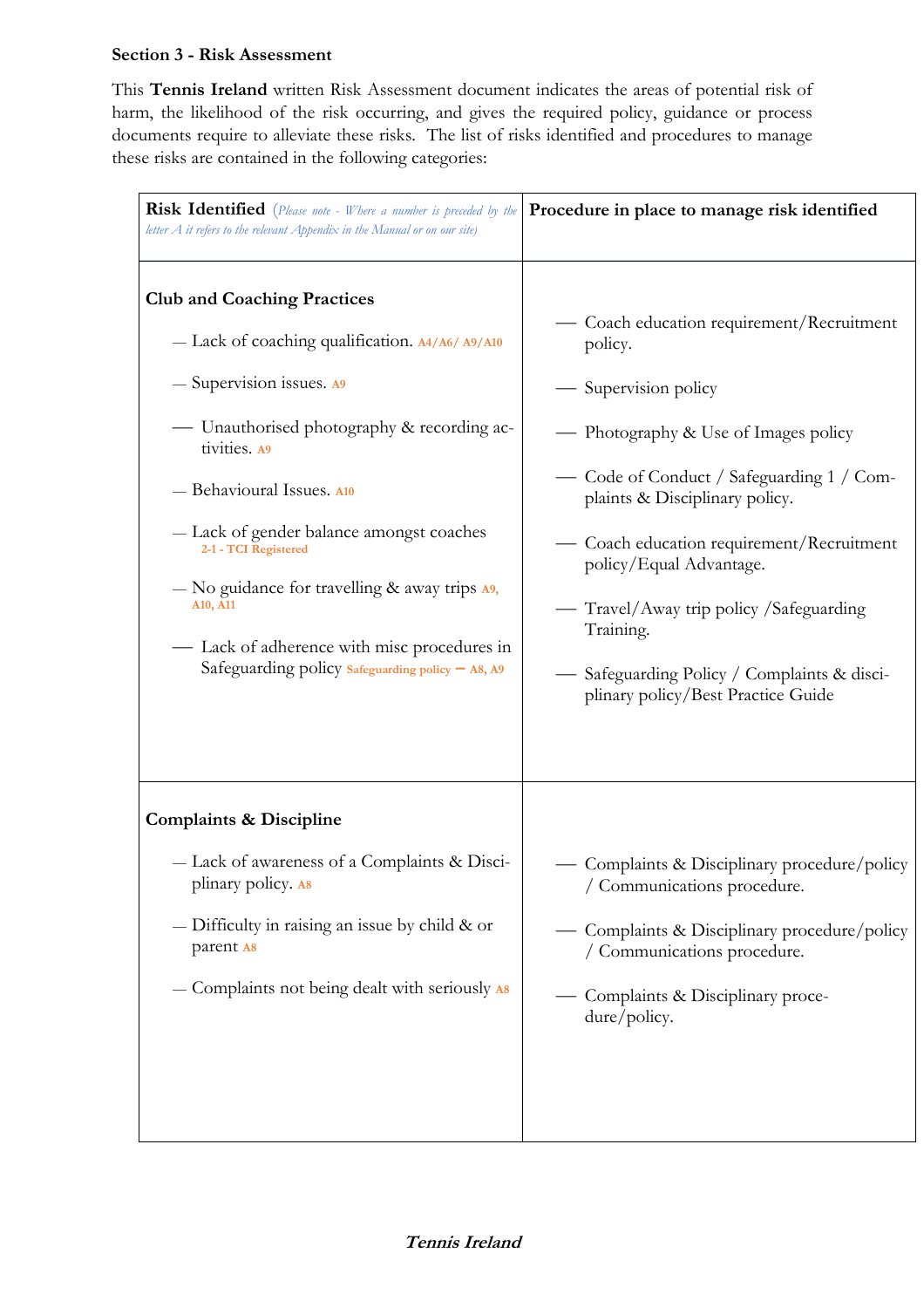| <b>Reporting Procedures</b>                                                                                                                                                                                                                                                                                                                                                                           |                                                                                                                                                                                                                                                                              |
|-------------------------------------------------------------------------------------------------------------------------------------------------------------------------------------------------------------------------------------------------------------------------------------------------------------------------------------------------------------------------------------------------------|------------------------------------------------------------------------------------------------------------------------------------------------------------------------------------------------------------------------------------------------------------------------------|
| - Lack of knowledge of organisational & stat-<br>utory reporting procedures A7, A10<br>- No DLP appointed. A6, A7, A5<br>- Concerns of abuse or harm not reported. A5,<br>А7<br>- Not clear who Young Person should talk<br>to or report to. A6                                                                                                                                                       | — Reporting procedures/policy / Coach Edu-<br>cation requirement / Code of Con-<br>duct/Behaviour.<br>— Reporting procedures/policy.<br>- Reporting procedures/policy / Child Safe-<br>guarding Training - Level 1<br>- Post the names of CCO, DLP and Mandat-<br>ed person. |
| <b>Use of Facilities</b><br>- Unauthorised access to designated children's<br>play & practice areas & to changing rooms,<br>showers, toilets etc. A9<br>- Unauthorised exit from children's areas. A<br>- Photography, filming or recording in pro-<br>hibited areas. A9<br>- Missing or found child on site. A12<br>- Children sharing facilities with adults e.g.,<br>dressing room, showers etc A9 | — Supervision policy / Coach Education/ Best<br>Practice.<br>— Supervision policy / Coach Education.<br>- Photography policy and use of devices in<br>private zones.<br>— Missing or found child policy.<br>- Supervision/Safeguarding policy.                               |
| Recruitment<br>- Recruitment of inappropriate people. A4<br>- Lack of clarity on roles. A6<br>— Unqualified or untrained people in role. A5,<br>A6                                                                                                                                                                                                                                                    | - Recruitment policy.<br>- Recruitment policy/Roles document<br>- Recruitment policy.                                                                                                                                                                                        |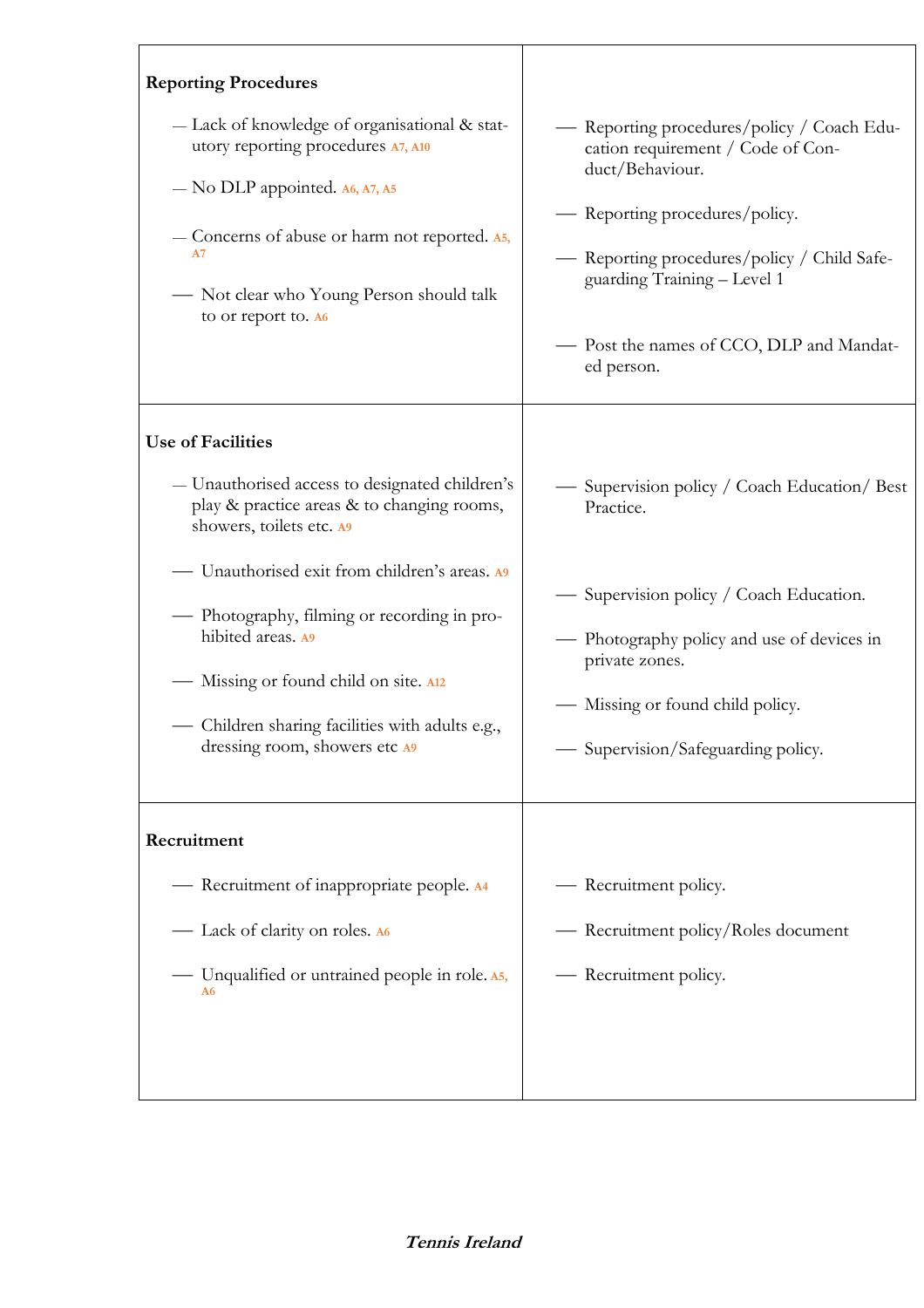| Communications                                                                                                                                                                                                                                                                                                                                                                                                      |                                                                                                                                                                                                                                               |
|---------------------------------------------------------------------------------------------------------------------------------------------------------------------------------------------------------------------------------------------------------------------------------------------------------------------------------------------------------------------------------------------------------------------|-----------------------------------------------------------------------------------------------------------------------------------------------------------------------------------------------------------------------------------------------|
| — Lack of awareness of 'risk of harm' with<br>members and visitors. A2, A5<br>- No communication of Child Safeguarding<br>Statement of Code of Behaviour to mem-<br>bers of visitors. A2<br>- Unauthorised photography & recording of<br>activities. A9<br>Inappropriate use of social media & com-<br>munications by under 18's A9<br>— Inappropriate use of social media & com-<br>munications with under 18's. A | — Child Safeguarding Statement / Training.<br>— Child Safeguarding Statement (display) /<br>Code of Behaviour (distribute).<br>— Photography & Use of Images policy<br>— Best Practice / Code of conduct<br>- Best Practice / Code of conduct |
| <b>General Risk of Harm</b>                                                                                                                                                                                                                                                                                                                                                                                         |                                                                                                                                                                                                                                               |
| - Harm not being recognised. Safeguard-<br>ing Policy A5, A7                                                                                                                                                                                                                                                                                                                                                        | Safeguarding policy / Child Safeguarding<br>Training.                                                                                                                                                                                         |
| — Harm caused by:<br>Child to Child.<br>Coach to Child.<br>Volunteer to Child.<br>Member to Child.<br>Visitor to Child. A5, A7                                                                                                                                                                                                                                                                                      | Safeguarding policy / Child Safeguarding<br>Training.                                                                                                                                                                                         |
| General behavioural issues. A10                                                                                                                                                                                                                                                                                                                                                                                     | Code of Conduct.                                                                                                                                                                                                                              |
| — Issues of Bullying. A9, A10                                                                                                                                                                                                                                                                                                                                                                                       | - Anti-Bullying Guide.                                                                                                                                                                                                                        |
| — Vetting of staff/volunteers. A4                                                                                                                                                                                                                                                                                                                                                                                   | — Recruitment policy / Vetting policy.                                                                                                                                                                                                        |
| - Issues of Online Safety A9                                                                                                                                                                                                                                                                                                                                                                                        | Social Media / Online Safety policy.                                                                                                                                                                                                          |

# **The Risk Assessment was undertaken on 31st March 2022**

### **Section 4 – Procedures**

 $\overline{1}$ 

Our Child Safeguarding Statement has been developed in line with requirements under the Children First Act 2015, (the Children First: National Guidance, and Tusla's Child Safeguarding: A